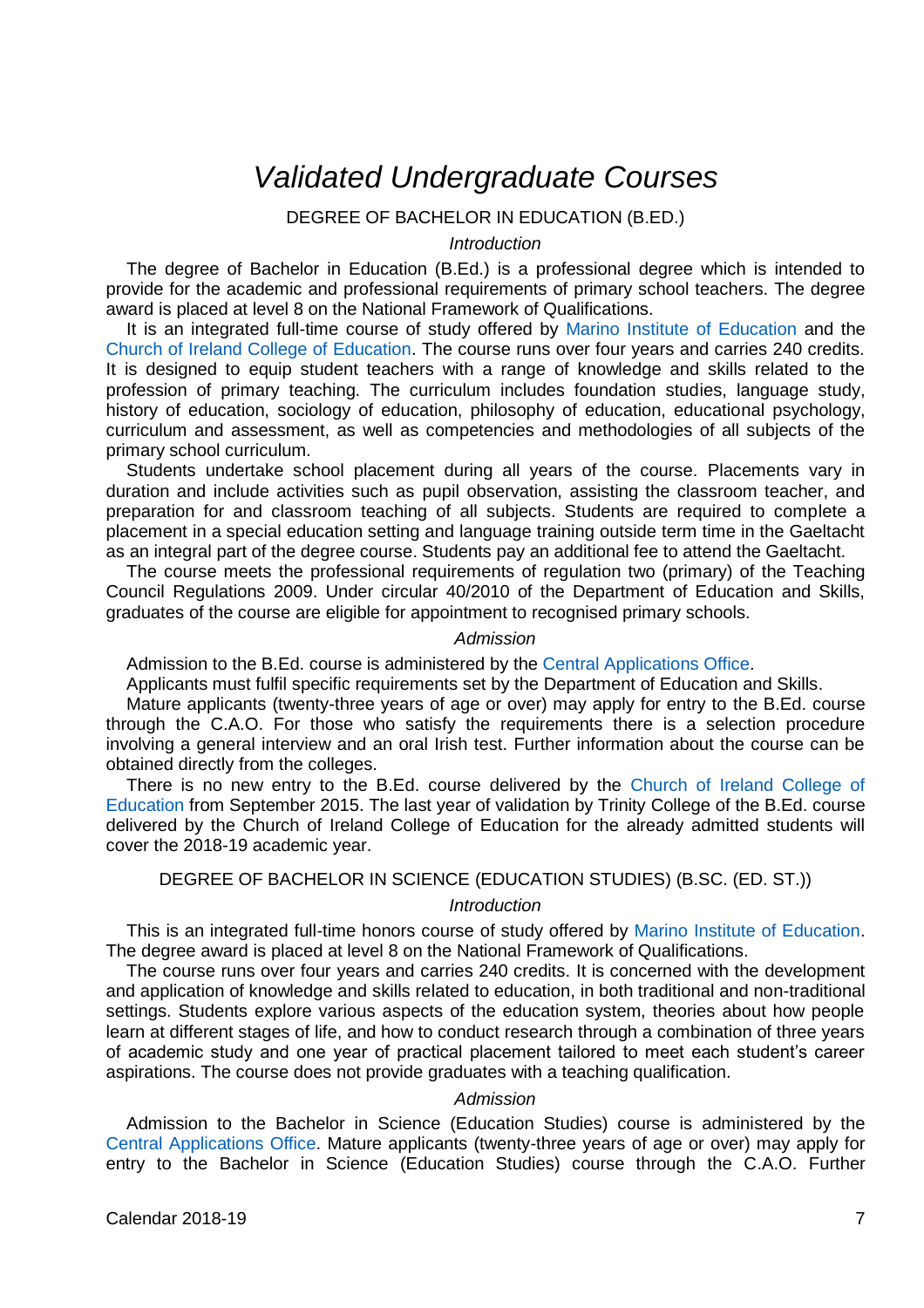information about the course can be obtained directly from Marino Institute of Education [\(admissions@mie.ie\)](mailto:admissions@mie.ie).

## DEGREE OF BACHELOR IN SCIENCE (EARLY CHILDHOOD EDUCATION)

## *Introduction*

The Bachelor in Science (Early Childhood Education) is a professional degree course which provides for the academic and professional requirements of early childhood education practitioners. It is a full-time course of study, which uses blended learning, offered by [Marino](http://www.mie.ie/)  Institute [of Education.](http://www.mie.ie/) The degree award is placed at Level 8 on the National Framework of Qualifications and the course runs over four years and carries 240 credits. It is designed to equip students with a range of knowledge and skills related to early childhood education. The major organising themes of the curriculum include the child, curriculum and policy, ethics and social justice, and the professional (self). The elective curriculum will provide the opportunity for students to take 10 credits outside the students' main programme of study. Year 4 of the programme will combine field placement preparation, a field placement and a substantial research component.

## *Admission*

Admission to the Bachelor in Science (Early Childhood Education) course is administered by the [Central Applications Office.](https://www.cao.ie/) Mature applicants (twenty-three years of age or over) may apply for entry to the Bachelor in Science (Early Childhood Education) course through the C.A.O. Further information about the course can be obtained directly from Marino Institute of Education [\(admissions@mie.ie\)](mailto:admissions@mie.ie).

#### CERTIFICATE IN INTERNATIONAL FOUNDATION STUDIES FOR HIGHER EDUCATION

The international foundation programme is a one year pre-undergraduate programme which is intended to provide future undergraduates with the appropriate English language and discipline specific academic and learning skills to prepare them to undertake undergraduate studies in Trinity or [Marino Institute of Education.](http://www.mie.ie/) It is taught over two academic terms of fifteen weeks each in Marino Institute of Education.

The full-time programme consists of core modules in English for academic purposes and mathematics as well as subject specific modules in the two proposed main streams namely engineering and science, and business, economics and social sciences.

In addition to English language and discipline specific study, the programme aims to develop in students the ability to think critically, discuss logically and problem solve effectively.

The programme will facilitate the University to recruit students from regions of the world where the secondary school leaving qualification does not allow for direct admission to Trinity undergraduate programmes. Students successfully completing the programme will be awarded the Certificate in International Foundation Studies for Higher Education, a level 6 qualification on the National Framework of Qualifications.

# *Admission*

Admission requirements to the programme can be found on [https://www.tcd.ie/](https://www.tcd.ie/study/international/foundation-programme) [study/international/foundation-programme.](https://www.tcd.ie/study/international/foundation-programme) The application deadline is the 1st June of each year.

# DEGREE OF BACHELOR IN MUSIC COMPOSITION (B.MUS.COMP.)

#### *Introduction*

The degree of Bachelor in Music Composition is a professional degree course which aims to bring students to the highest level in music composition, supported by academic and performance studies aimed at developing a composer with the skills and attributes to make a successful career. The number of students admitted to the course is small to ensure meaningful performance opportunities for their works, and applicants are expected to have attained considerable proficiency in composition prior to entry, demonstrated by a portfolio of original works. The degree award is placed at level 8 on the National Framework of Qualifications. It is an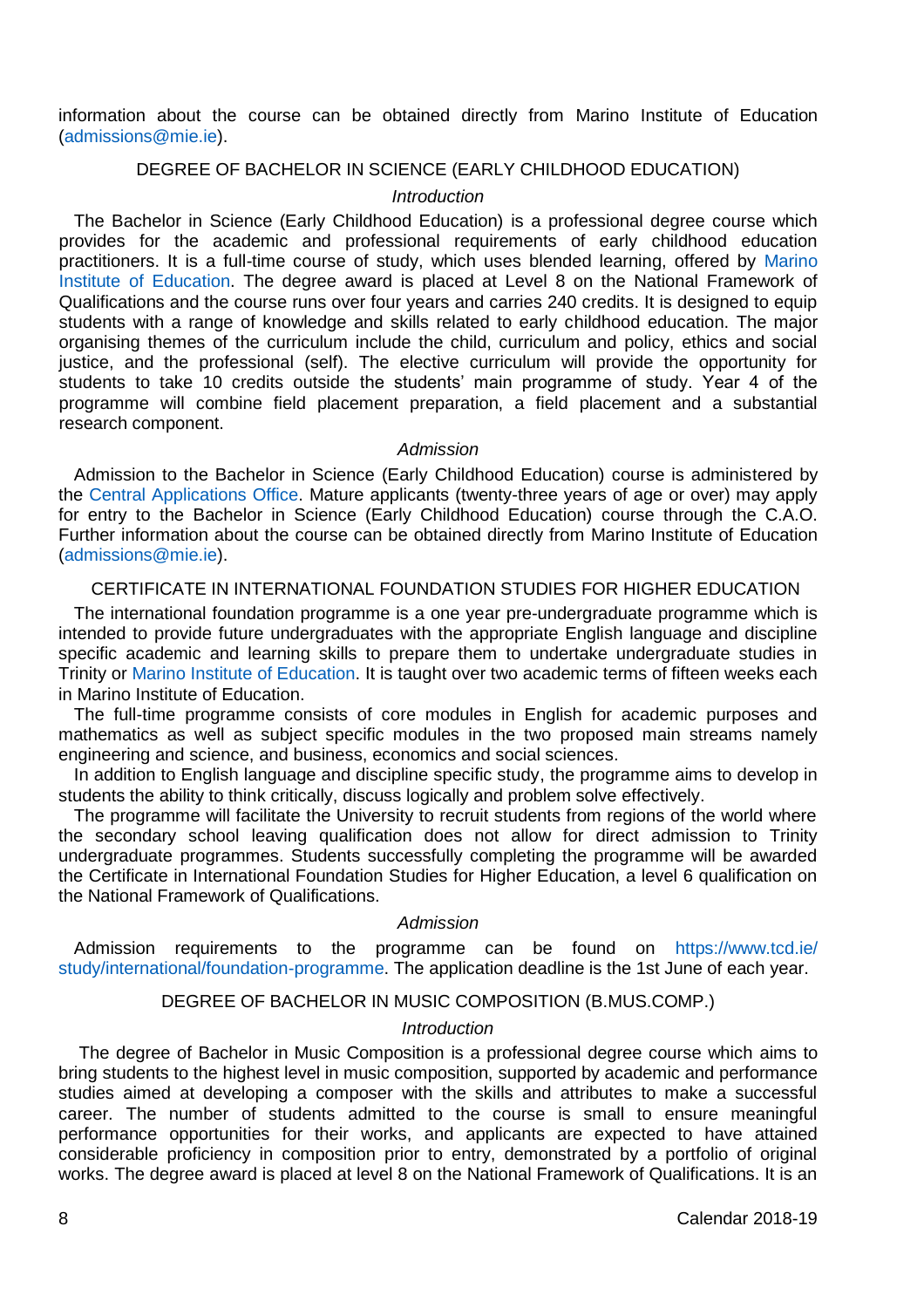integrated full-time course of study offered in its entirety by the Royal Irish Academy of Music. The course runs over four years and carries 240 credits.

The programme breaks down into three key complementary areas: core composition components directly relate to the students' own work; performance – a minor supporting component that offers the opportunity for each student to hear his/her own work and to participate in playing the work of other students, composers and eras; and supporting studies modules which offer theoretical foundations comprising the study of previous eras and include analysis of works using a variety of methods.

Although the focus of the course is on giving a comprehensive education in compositional and analytical methodology, placing this composition degree in the conservatoire setting affords composition students guaranteed opportunities to have their works performed, from workshop sessions to public concerts.

#### *Admission*

Admission to the course is administered by direct entry to the Royal Irish Academy of Music. The application deadline is 1 December of each year. There is an audition procedure involving an audition, written musical theory and dictation test, and interview, which usually takes place in late January. Further information about the course can be obtained directly from the RIAM, [http://www.riam.ie.](http://www.riam.ie/)

## DEGREE OF BACHELOR IN MUSIC PERFORMANCE (B.MUS.PERF.)

## *Introduction*

The degree of Bachelor in Music Performance is a professional degree course which aims to bring students to the highest performing level, and to enhance the interpretative and intellectual qualities of their performance through supporting academic and professional practice studies. The number of students admitted to the course is small, and applicants are expected to have attained considerable proficiency in their chosen instrument/voice prior to entry. The degree award is placed at level 8 on the National Framework of Qualifications. It is an integrated full-time course of study offered in its entirety by the Royal Irish Academy of Music. The course runs over four years and carries 240 credits.

The Bachelor in Music Performance course has two main pathways – instrumental and vocal. Though both connect at a significant number of points along the programme, they also have separate modules and assessments particular to the demands of their chosen performance medium.

The primary emphasis of the course is on practical studies including both solo and ensemble work. These studies are supported by modules in aural training, compositional techniques, history of music and professional practice. These elements are designed to improve the quality of the student's performance by developing aural, structural and stylistic awareness, and understanding of compositional techniques and the unique challenges of the music profession.

Integral to the course are secondary studies in chorale, orchestra (for orchestral instruments), accompaniment (for keyboard players) and opera, oratorio, song classes, languages and phonetics classes (for singers).

## *Admission*

Admission to the course is administered by direct entry to the Royal Irish Academy of Music. The application deadline is 1 December of each year. There is an audition procedure involving a performance, written musical theory and dictation test, and interview, which usually takes place in late January. Further information about the course can be obtained directly from the RIAM, [http://www.riam.ie](http://www.riam.ie/)*.*

# DIPLOMA IN MUSIC TEACHING AND PERFORMANCE

## *Introduction*

The Diploma in Music Teaching and Performance is a professional diploma course which aims to bring students to the highest performing level, and to enhance the interpretative and intellectual qualities of their performance through supporting academic and professional practice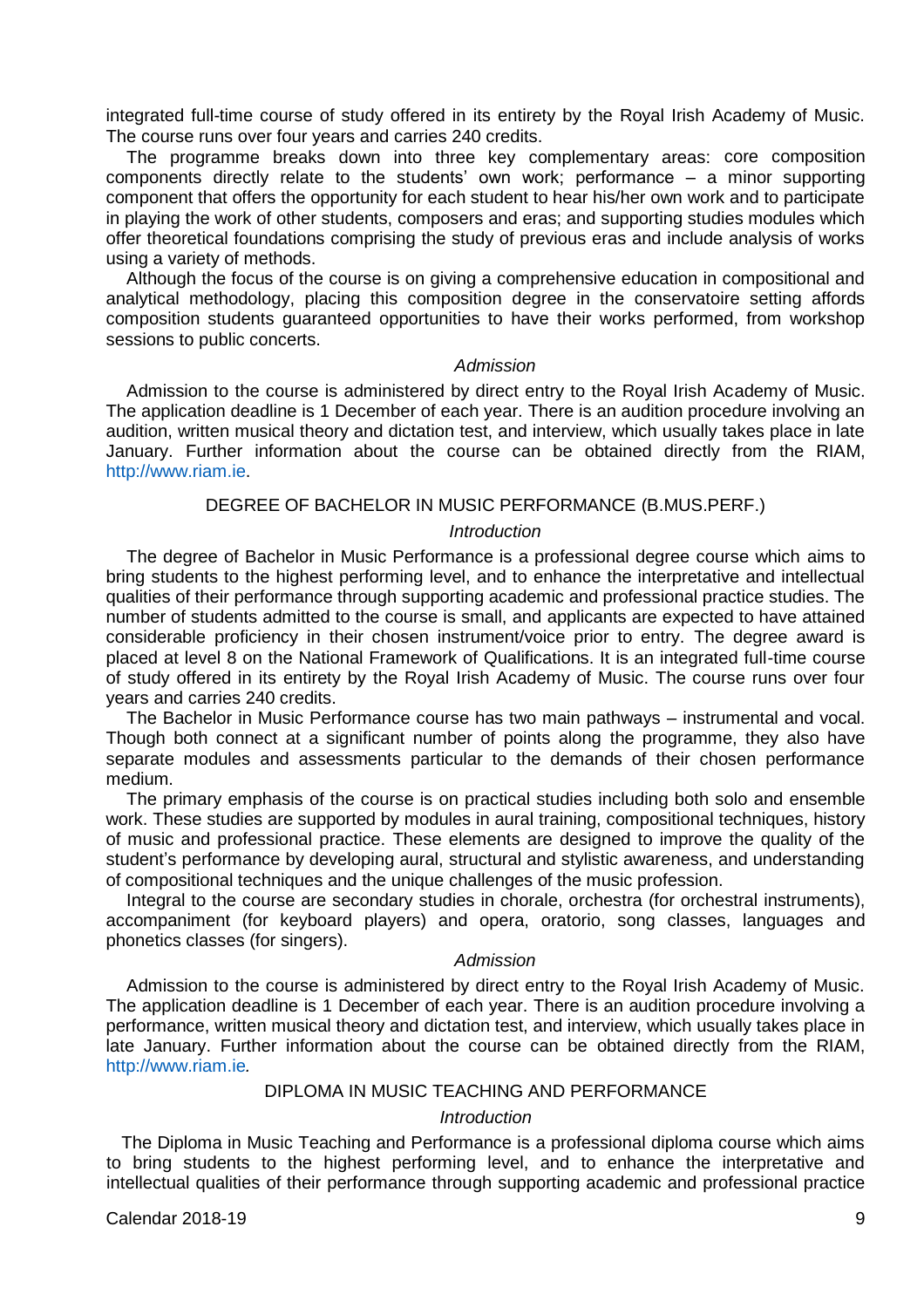studies. The number of students admitted to the course is small, and applicants are expected to have attained considerable proficiency in their chosen instrument/voice prior to entry. The diploma award is placed at level 7 on the National Framework of Qualifications. It is an integrated full-time course of study offered in its entirety by the Royal Irish Academy of Music. The course runs over one year and carries 60 credits.

The Diploma in Music Teaching and Performance course has two main pathways – instrumental and vocal. Though both connect at a significant number of points along the course, they also have separate modules and assessments particular to the demands of their chosen performance medium.

The primary emphasis of the course is on practical studies including both solo and ensemble work. These studies are supported by modules in aural training, compositional techniques, history of music and professional practice. These elements are designed to improve the quality of the student's performance by developing aural, structural and stylistic awareness, and understanding of compositional techniques and the unique challenges of the music profession.

Integral to the course are secondary studies in chorale, orchestra (for orchestral instruments), accompaniment (for keyboard players) and opera, oratorio, song classes, languages and phonetics classes (for singers).

#### *Admission*

Admission to the course is administered by direct entry to the Royal Irish Academy of Music.

The application deadline is 1 December of each year. There is an audition procedure involving a performance, written musical theory and dictation test, and interview, which usually takes place in late January. Further information about the course can be obtained directly from the RIAM, [http://www.riam.ie](http://www.riam.ie/)*.*

## DIPLOMA IN DENTAL NURSING

## (National Dental Nurse Training Programme of Ireland)

#### *Introduction*

The National Dental Nurse Training Programme of Ireland (NDNTP) was created as a joint initiative of the [Dublin Dental University Hospital \(](http://www.dentalhospital.ie/)DDUH) and the [Cork University Dental School](https://www.ucc.ie/en/dentalschool/)  [and Hospital](https://www.ucc.ie/en/dentalschool/) (CUDSH) to standardise dental nursing education and meet the demands of the Dental Council (the regulatory body for members of the dental team) and the general dental community. The NDNTP delivers a high standard of education, utilising technology to provide dental nursing education outside of the major dental hospital centres in Ireland. The part-time programme requires students to be employed in a dental practice throughout the duration of the programme, as the programme utilises the expertise of the dental practitioner, while allowing students to continue employment. The diploma award is placed at level 7 on the National Framework of Qualifications. The 16-month programme commences at end of August each year. Students attend class in the Dublin Dental University Hospital on Wednesday evenings, with occasional Fridays, Saturdays, and a one-week compulsory practical based workshop in April.

The learning environment is blended, allowing students to utilise technology to facilitate learning in an online format as well as traditional face-to-face sessions. Internet (with broadband connection), computer access and usage of the programme website are essential requirements of the programme. Students are required to access the programme website daily.

Students in geographically remote areas of Ireland who cannot travel to the centres may apply for the distance learning option. This option allows students to attend lectures online by logging in each week to view lectures as they take place in either Cork or Dublin.

### *Admission*

Admission to the Diploma in Dental Nursing (National Dental Nurse Training Programme) is administered by the Dublin Dental University Hospital. Candidates must be employed as a trainee dental nurse at the time of application. All candidates must provide the following documentation at the time of application: proof of non-infection with Hepatitis B, proof of non-infection with Hepatitis C, and proof of Hepatitis B immunity.

School leavers (under the age of 23) require the Leaving Certificate with a minimum of a grade